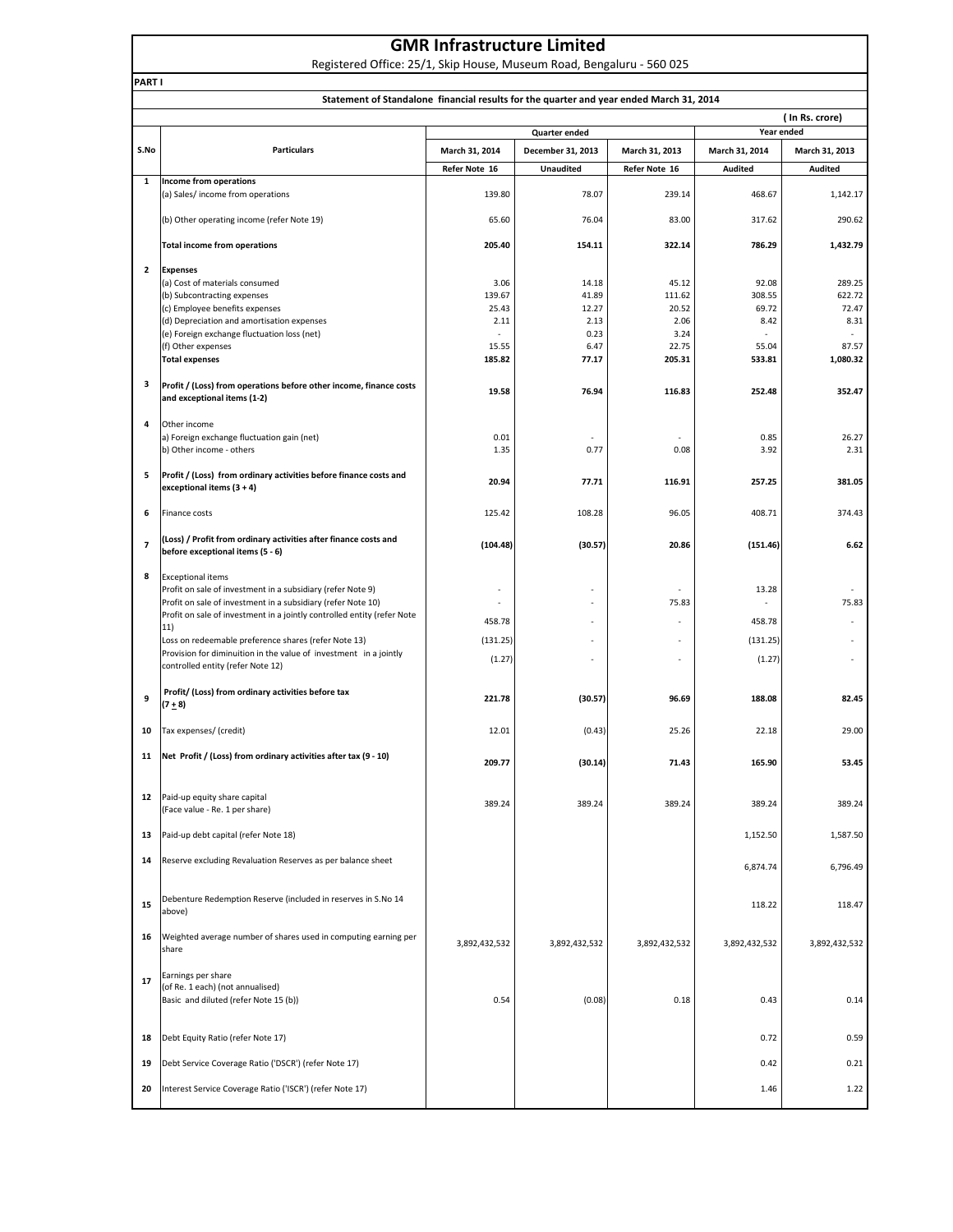| <b>PART II</b> |                                                                  |                |                      |                |                |                |  |  |
|----------------|------------------------------------------------------------------|----------------|----------------------|----------------|----------------|----------------|--|--|
|                | Select Information for the quarter and year ended March 31, 2014 |                |                      |                |                |                |  |  |
|                | <b>Particulars</b>                                               |                | <b>Quarter ended</b> |                | Year ended     |                |  |  |
| S.No           |                                                                  | March 31, 2014 | December 31, 2013    | March 31, 2013 | March 31, 2014 | March 31, 2013 |  |  |
| A              | <b>PARTICULARS OF SHAREHOLDING</b>                               |                |                      |                |                |                |  |  |
| 1              | Public shareholding                                              |                |                      |                |                |                |  |  |
|                | - Number of shares                                               | 1,101,590,935  | 1,101,590,935        | 1,103,702,750  | 1,101,590,935  | 1,103,702,750  |  |  |
|                | - Percentage of shareholding                                     | 28.30%         | 28.30%               | 28.36%         | 28.30%         | 28.36%         |  |  |
| $\overline{2}$ | Promoters and Promoter Group Shareholding                        |                |                      |                |                |                |  |  |
|                | a) Pledged / Encumbered                                          |                |                      |                |                |                |  |  |
|                | - Number of shares                                               | 1,785,342,465  | 1,584,992,465        | 1,026,631,555  | 1,785,342,465  | 1,026,631,555  |  |  |
|                | - Percentage of shares (as a % of the total                      |                |                      |                |                |                |  |  |
|                | shareholding of promoter and promoter                            | 63.97%         | 56.79%               | 36.81%         | 63.97%         | 36.81%         |  |  |
|                | group)                                                           |                |                      |                |                |                |  |  |
|                | - Percentage of shares (as a % of the total                      | 45.87%         | 40.72%               | 26.38%         | 45.87%         | 26.38%         |  |  |
|                | share capital of the Company)                                    |                |                      |                |                |                |  |  |
|                | b) Non - encumbered                                              |                |                      |                |                |                |  |  |
|                | - Number of shares                                               | 1,005,501,382  | 1,205,851,382        | 1,762,100,477  | 1,005,501,382  | 1,762,100,477  |  |  |
|                | - Percentage of shares (as a % of the total                      |                |                      |                |                |                |  |  |
|                | shareholding of promoter and promoter                            | 36.03%         | 43.21%               | 63.19%         | 36.03%         | 63.19%         |  |  |
|                | group)                                                           |                |                      |                |                |                |  |  |
|                | - Percentage of shares (as a % of the total                      | 25.83%         | 30.98%               | 45.26%         | 25.83%         | 45.26%         |  |  |
|                | share capital of the Company)                                    |                |                      |                |                |                |  |  |
|                |                                                                  |                |                      |                |                |                |  |  |

 $\blacksquare$ 

|   | <b>Particulars</b>                             | Quarter ended<br>March 31, 2014 |
|---|------------------------------------------------|---------------------------------|
| в | <b>INVESTOR COMPLAINTS</b>                     |                                 |
|   | Pending at the beginning of the quarter        |                                 |
|   | Received during the quarter                    | 39                              |
|   | Disposed of during the quarter                 | 39                              |
|   | Remaining unresolved at the end of the quarter |                                 |

Г

|              | <b>GMR Infrastructure Limited</b><br>Report on Standalone Segment Revenue, Results and Capital Employed |                                    |                   |                |                |                |  |
|--------------|---------------------------------------------------------------------------------------------------------|------------------------------------|-------------------|----------------|----------------|----------------|--|
|              | ( In Rs. crore)                                                                                         |                                    |                   |                |                |                |  |
|              |                                                                                                         | Year ended<br><b>Quarter ended</b> |                   |                |                |                |  |
| S.No         | <b>Particulars</b>                                                                                      | March 31, 2014                     | December 31, 2013 | March 31, 2013 | March 31, 2014 | March 31, 2013 |  |
|              |                                                                                                         | Refer Note 16                      | <b>Unaudited</b>  | Refer Note 16  | <b>Audited</b> | <b>Audited</b> |  |
| $\mathbf{1}$ | <b>Segment Revenue</b>                                                                                  |                                    |                   |                |                |                |  |
|              | a) EPC                                                                                                  | 139.80                             | 78.07             | 239.14         | 468.67         | 1,142.17       |  |
|              | b) Others                                                                                               | 65.60                              | 76.04             | 83.00          | 317.62         | 290.62         |  |
|              | Total                                                                                                   | 205.40                             | 154.11            | 322.14         | 786.29         | 1,432.79       |  |
|              | Less: Inter Segment                                                                                     |                                    |                   |                |                |                |  |
|              | <b>Net Segment Revenue</b>                                                                              | 205.40                             | 154.11            | 322.14         | 786.29         | 1,432.79       |  |
|              |                                                                                                         |                                    |                   |                |                |                |  |
| $\mathbf{2}$ | <b>Segment Results</b>                                                                                  |                                    |                   |                |                |                |  |
|              | a) EPC                                                                                                  | (25.79)                            | (0.02)            | 42.90          | (30.45)        | 85.31          |  |
|              | b) Others                                                                                               | 46.73                              | 77.73             | 74.01          | 287.70         | 295.74         |  |
|              | <b>Total</b>                                                                                            | 20.94                              | 77.71             | 116.91         | 257.25         | 381.05         |  |
|              | Less: Finance costs                                                                                     | 125.42                             | 108.28            | 96.05          | 408.71         | 374.43         |  |
|              | Add/less: Exceptional items                                                                             |                                    |                   |                |                |                |  |
|              | Profit on sale of investment in a subsidiary (refer Note 9)                                             |                                    |                   |                | 13.28          |                |  |
|              | Profit on sale of investment in a subsidiary (refer Note 10)                                            |                                    |                   | 75.83          |                | 75.83          |  |
|              | Profit on sale of investment in a jointly controlled entity (refer<br>Note 11)                          | 458.78                             |                   |                | 458.78         |                |  |
|              | Loss on redeemable preference shares (refer Note 13)                                                    | (131.25)                           |                   |                | (131.25)       |                |  |
|              | Provision for diminuition in the value of investment in a jointly<br>controlled entity (refer Note 12)  | (1.27)                             |                   |                | (1.27)         |                |  |
|              | Profit /(Loss) before tax                                                                               | 221.78                             | (30.57)           | 96.69          | 188.08         | 82.45          |  |
|              |                                                                                                         |                                    |                   |                |                |                |  |
| з            | Capital employed                                                                                        |                                    |                   |                |                |                |  |
|              | (Segment Assets - Segment Liabilities)                                                                  |                                    |                   |                |                |                |  |
|              | a) EPC                                                                                                  | 234.57                             | 307.42            | 233.28         | 234.57         | 233.28         |  |
|              | b) Others                                                                                               | 13,197.04                          | 11,593.75         | 11,234.08      | 13,197.04      | 11,234.08      |  |
|              | c) Unallocated                                                                                          | (5,030.96)                         | (4,796.53)        | (4,281.63)     | (5,030.96)     | (4, 281.63)    |  |
|              | Total                                                                                                   | 8,400.65                           | 7,104.64          | 7,185.73       | 8,400.65       | 7,185.73       |  |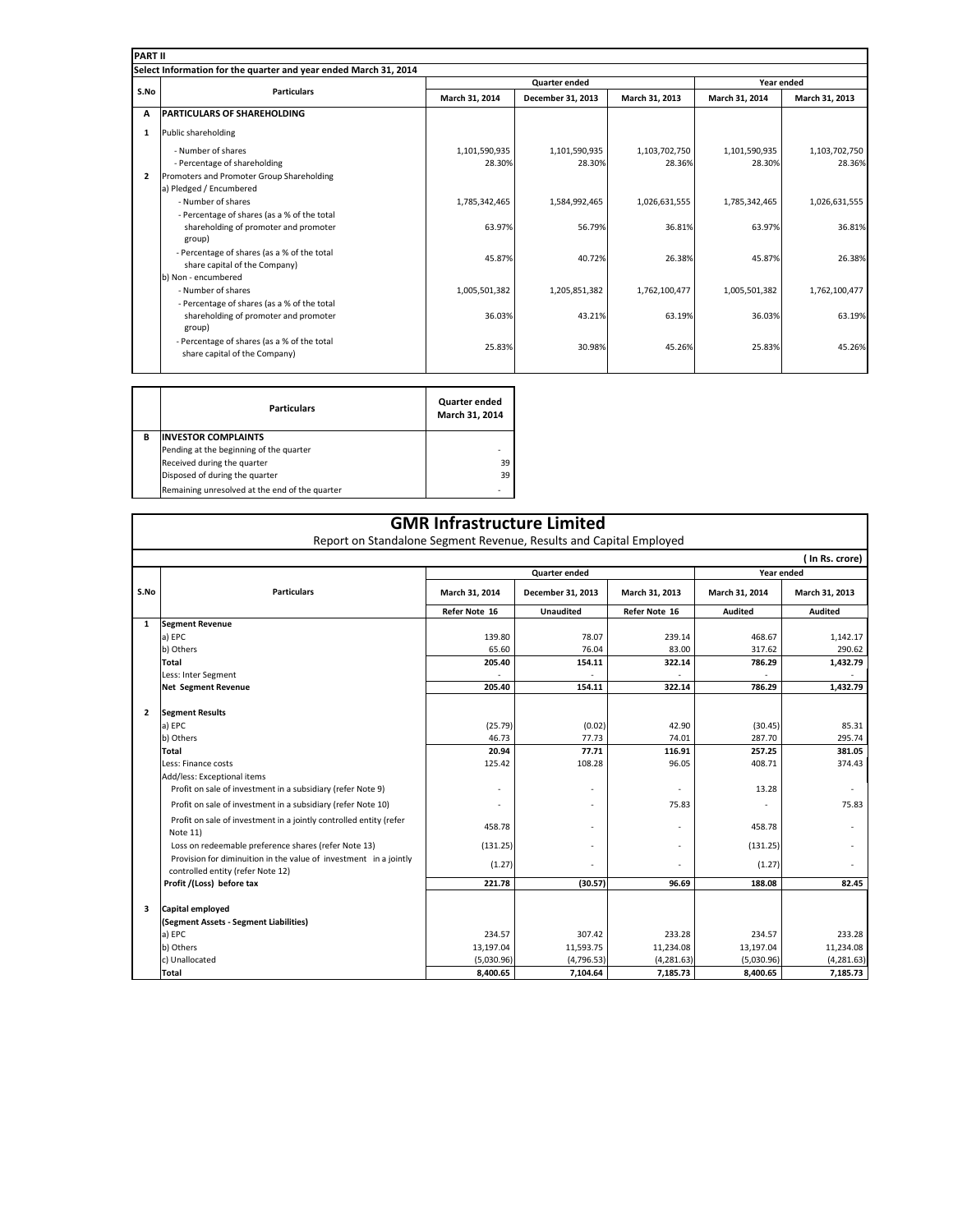### **1. Statement of assets and liabilities**

**( In Rs. crore)**

| <b>Particulars</b> |                                                    |              | As at          |                |  |
|--------------------|----------------------------------------------------|--------------|----------------|----------------|--|
|                    |                                                    |              | March 31, 2014 | March 31, 2013 |  |
|                    |                                                    |              | <b>Audited</b> | <b>Audited</b> |  |
|                    |                                                    |              |                |                |  |
|                    | A EQUITY AND LIABILITIES                           |              |                |                |  |
|                    | 1 Shareholders' funds                              |              |                |                |  |
|                    | (a) Share capital                                  |              | 1,525.91       | 389.24         |  |
|                    | (b) Reserves and surplus                           |              | 6,874.74       | 6,796.49       |  |
|                    |                                                    | Sub-total    | 8,400.65       | 7,185.73       |  |
|                    |                                                    |              |                |                |  |
|                    | 2 Non-current liabilities                          |              |                |                |  |
|                    | (a) Long-term borrowings                           |              | 3,778.43       | 3,015.83       |  |
|                    | (b) Other long-term liabilities                    |              | 2.88           |                |  |
|                    | (c) Long-term provisions                           |              | 1.35           | 0.89           |  |
|                    |                                                    | Sub-total    | 3,782.66       | 3,016.72       |  |
|                    | <b>3 Current liabilities</b>                       |              |                |                |  |
|                    | (a) Short-term borrowings                          |              | 215.64         | 751.20         |  |
|                    | (b) Trade payables                                 |              | 206.95         | 162.55         |  |
|                    | (c) Other current liabilities                      |              | 1,651.78       | 966.22         |  |
|                    | (d) Short-term provisions                          |              | 64.23          | 67.72          |  |
|                    |                                                    | Sub-total    | 2,138.60       | 1,947.69       |  |
|                    |                                                    |              |                |                |  |
|                    |                                                    | <b>Total</b> | 14,321.91      | 12,150.14      |  |
|                    |                                                    |              |                |                |  |
| В                  | <b>ASSETS</b>                                      |              |                |                |  |
|                    | 1 Non-current assets                               |              |                |                |  |
|                    | (a) Fixed assets                                   |              | 104.45         | 108.90         |  |
|                    | (b) Non-current investments                        |              | 9,519.39       | 6,845.88       |  |
|                    | (c) Deferred tax assets (net)                      |              | 2.12           | 18.32          |  |
|                    | (d) Long-term loans and advances                   |              | 2,306.78       | 2,982.03       |  |
|                    | (e) Trade receivables                              |              | 102.63         | 111.38         |  |
|                    | (f) Other non-current assets                       |              | 656.60         | 422.81         |  |
|                    |                                                    | Sub-total    | 12,691.97      | 10,489.32      |  |
|                    | 2 Current assets                                   |              |                |                |  |
|                    | (a) Current investments                            |              | 15.54          | 67.70          |  |
|                    | (b) Inventories                                    |              | 91.03          | 87.22          |  |
|                    | (c) Trade receivables                              |              | 145.86         | 206.79         |  |
|                    | (d) Cash, cash equivalents and other bank balances |              | 4.30           | 205.36         |  |
|                    | (e) Short-term loans and advances                  |              | 338.15         | 746.74         |  |
|                    | (f) Other current assets                           |              | 1,035.06       | 347.01         |  |
|                    |                                                    | Sub-total    | 1,629.94       | 1,660.82       |  |
|                    |                                                    |              |                |                |  |
|                    |                                                    | <b>Total</b> | 14,321.91      | 12,150.14      |  |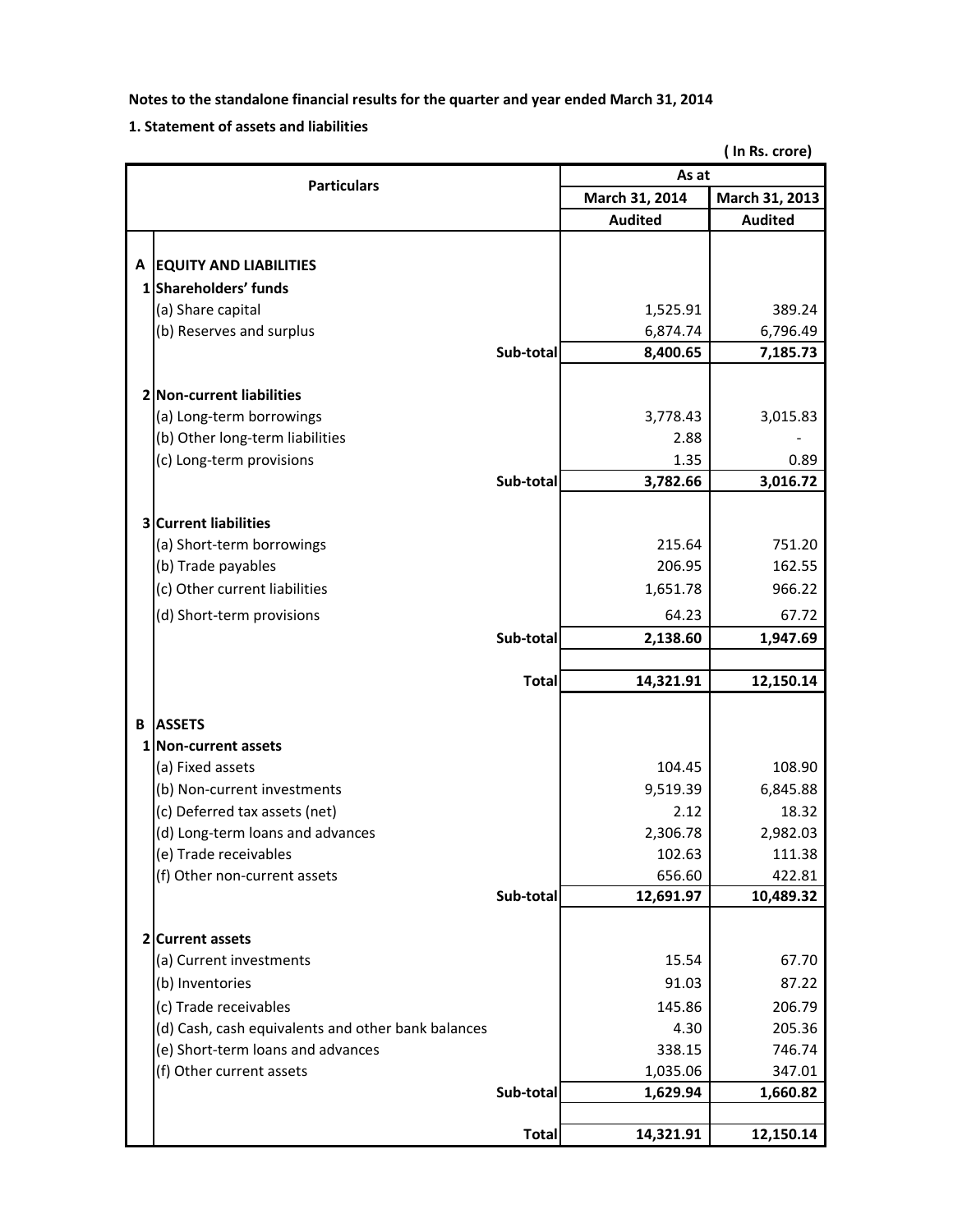2. Investors can view the standalone results of GMR Infrastructure Limited ("the Company" or "GMR") on the Company's website www.gmrgroup.in or on the websites of BSE (www.bseindia.com) or NSE (www.nse-india.com).

#### 3. **Segment Reporting**

- a. The Company carries on its business in two business verticals viz., Engineering Procurement Construction ('EPC') and Others.
- b. The segment reporting of the Company has been prepared in accordance with Accounting Standard 17 on Segment Reporting. The business segments of the Company comprise of the following:

| Segment       | Description of Activity                                                                     |
|---------------|---------------------------------------------------------------------------------------------|
| <b>EPC</b>    | Handling of engineering, procurement and construction solutions in<br>Infrastructure Sector |
| <b>Others</b> | Investment activity and corporate support to various infrastructure<br><b>SPVs</b>          |

4. The Company through its subsidiary GMR Infrastructure (Mauritius) Limited ('GIML') has made investments of Rs. 190.97 crore (USD 3.16 crore) (including equity share capital of Rs. 139.73 crore and share application money, pending allotment of Rs. 51.24 crore) towards 77% holding in GMR Male International Airport Private Limited ('GMIAL') and GIML has pledged deposits of Rs. 871.06 crore (USD 14.40 crore) towards loans taken by GMIAL from its lenders. Further the Company has given a corporate guarantee of Rs. 2,540.58 crore (USD 42.00 crore) to the lenders in connection with the borrowings made by GMIAL.

GMIAL entered into an agreement on June 28, 2010 with Maldives Airports Company Limited ('MACL') and Ministry of Finance and Treasury ('MoFT'), Republic of Maldives for the Rehabilitation, Expansion, Modernization, Operation and Maintenance of Male International Airport for a period of 25 years ("the Concession Agreement"). On November 27, 2012, MACL and MoFT issued notices to GMIAL stating that the concession agreement was void ab initio and that neither MoFT nor MACL had authority under the laws of Maldives to enter into the agreement. It was also stated that MACL would take over the possession and control of Male International Airport within 7 days of the said letter. Though GMIAL denied that the contract was void ab initio, MACL took over the possession and control of the Male International Airport and GMIAL vacated the airport effective December 8, 2012. This has resulted in the GMIAL principal activity becoming impossible from the date of takeover. The matter is currently under arbitration and the procedural meeting was held on April 10, 2013. On March 15, 2014, Government of Maldives ('GoM') and MACL have served a case summary which sets out a new case that the claimants wish to advance at trial and amended pleadings have been received on March 24, 2014. Subsequent to March 31, 2014, the hearings of liability issues have taken place from April 10, 2014 to April 16, 2014 and the tribunal has not specified any timescales to produce any award. GMIAL is in the process of seeking remedies under the aforesaid concession agreement and the outcome of the arbitration is uncertain as at March 31, 2014. In view of the aforesaid matter, GMIAL continues to reflect assets amounting to Rs. 1,431.50 crore (USD 23.66 crore) including claim recoverable of Rs. 1,062.90 crore (USD 17.57 crore) at their carrying values as at March 31, 2014, net of assets written off of Rs. 202.61 crore during the year ended March 31, 2013. GMIAL's ability to continue its future business operations and consequential impact on investments made / guarantees given by the Company and GIML is solely dependent on the outcome of arbitration and / or a negotiated settlement.

Further, GMIAL had executed work construction contracts with GADL International Limited ('GADLIL') and other service providers for rehabilitation, expansion, modernization of Male International Airport. Pursuant to aforesaid takeover of airport, GMIAL has terminated the contracts with GADLIL and these service providers. As per the terms of contracts, in the event of discontinuation of construction, GMIAL is required to pay termination payment to the service providers. GMIAL has received claims of around USD 8.00 crore as at March 31, 2014 from GADLIL and other service providers. However, no such claims relating to the termination of contracts have been recognised as at March 31, 2014 since the amounts payable are not certain.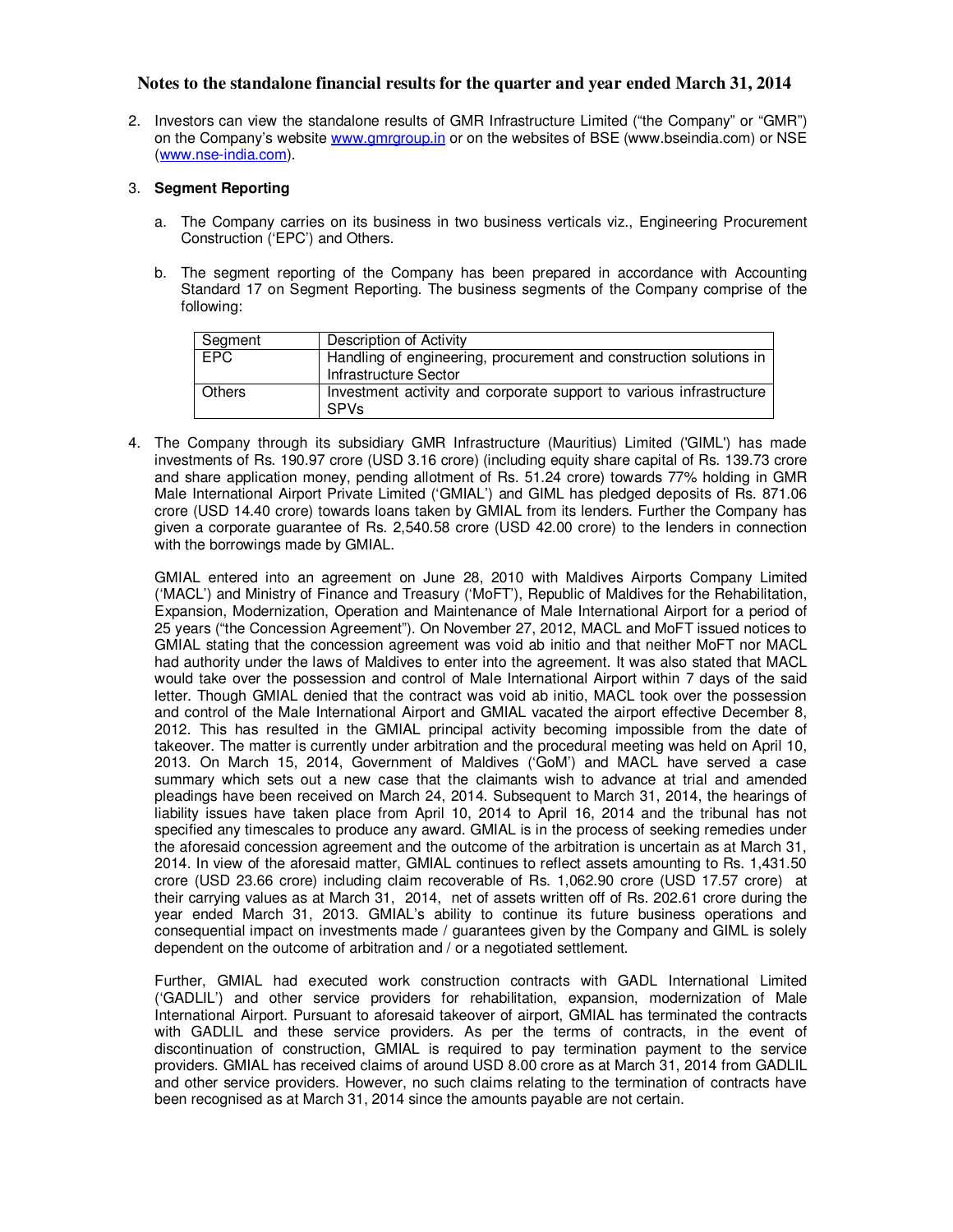Based on an internal assessment and a legal opinion obtained by GMIAL, the management of the Company is confident of proving that the concession agreement was not void ab initio and that GMIAL would be entitled for compensation under the concession agreement atleast to the extent of the carrying value of the assets taken over by the GoM / MACL and the subsequent expenditure incurred by GMIAL as at March 31, 2014 and accordingly these standalone financial results of the Company do not include any adjustments that might result from the outcome of this uncertainty. The statutory auditors of the Company have modified their audit report in this regard.

- 5. The Company has an investment of Rs. 357.35 crore (including loans of Rs. 117.76 crore and investment in equity / preference shares of Rs. 239.59 crore made by the Company and its subsidiaries) in GMR Ambala Chandigarh Expressways Private Limited ('GACEPL') as at March 31, 2014. GACEPL has been incurring losses since the commencement of commercial operations. The management believes that these losses are primarily attributable to loss of revenue arising as a result of diversion of partial traffic on parallel roads. The matter is currently under arbitration and the arbitration tribunal has passed an interim order staying the payment of negative grant which was due during the year ended March 31, 2014. Based on internal assessment and a legal opinion obtained by the management, the management of GACEPL is confident that it will be able to claim compensation from relevant authorities for the loss it has suffered due to such diversion of traffic and accordingly, the investment in GACEPL has been carried at cost and no provision for diminution in the value of investments has been made as at March 31, 2014. The statutory auditors of the Company have drawn an Emphasis of Matter in their audit report in this regard.
- 6. The Company's subsidiaries GMR Energy Limited ('GEL') and GMR Vemagiri Power Generation Limited ('GVPGL') are engaged in the business of generation and sale of electrical energy from its two gas based power plants of 220 MW and 387 MW situated at Kakinada and Vemagiri respectively. Further, GMR Rajahmundry Energy Limited ('GREL') a subsidiary is constructing a gas based power plant. In view of lower supplies/ availability of natural gas to the power generating companies in India, these aforesaid entities' are facing shortage of natural gas supply and delays in securing gas linkages. As a result, GEL and GVPGL have not generated and sold electricity since April 2013 and May 2013 respectively and have been incurring losses on account of the aforesaid shortage of natural gas supply, thereby resulting in erosion of net worth and usage of short term funds for long term purposes. The Gas Sales and Purchase Agreements for supply of natural gas in GEL and GVPGL have expired on March 31, 2014 and GEL and GVPGL are in the process of renewal of the same. Further, GREL has not yet commenced commercial operations pending linkages of natural gas supply. These aforesaid entities are actively pursuing / making representations with various government authorities to secure the natural gas linkage / supply as the natural gas supplies from KG D6 basin have dropped significantly from September 2011 onwards. GREL, for its 768 MW gas based power plant, which is under construction at Rajahmundry, has applied for allocation of gas and the Ministry of Petroleum and Natural Gas ('MoPNG') is yet to allocate the gas linkage. The consortium of lenders have approved the reschedulement of Commercial Operation Date ('COD') of the plant under construction to April 1, 2014 and repayment of project loans. GREL has sought further extension of COD and repayment of project loans with the consortium of lenders in the absence of gas linkage. The Company, these aforesaid entities and the Association of Power Producers are closely monitoring the macro situation and are evaluating various approaches / alternatives to deal with the situation and the management is confident that the Government of India would take necessary steps / initiatives in this regard to improve the situation regarding availability of natural gas from alternate sources in the foreseeable future. Despite the aforementioned reasons, based on business plan and valuation assessment, the management is confident that GEL and GVPGL will be able to generate sufficient profits in future years, GREL will get a further extension of COD and these gas based power generating companies would meet their financial obligations as they arise and hence the going concern assumption of the aforesaid entities and carrying value of the investments (including advances) made by the Company directly or indirectly through its subsidiaries ('investments'), in GEL, GVPGL and GREL as at March 31, 2014 is appropriate and these standalone financial results of the Company do not include any adjustments that might result from the outcome of this uncertainty. In the meantime, the Company has also committed to provide necessary financial support to GEL, GVPGL and GREL as may be required by these Companies for continuance of their normal business operations. The statutory auditors of the Company have drawn an Emphasis of Matter in their audit report in this regard.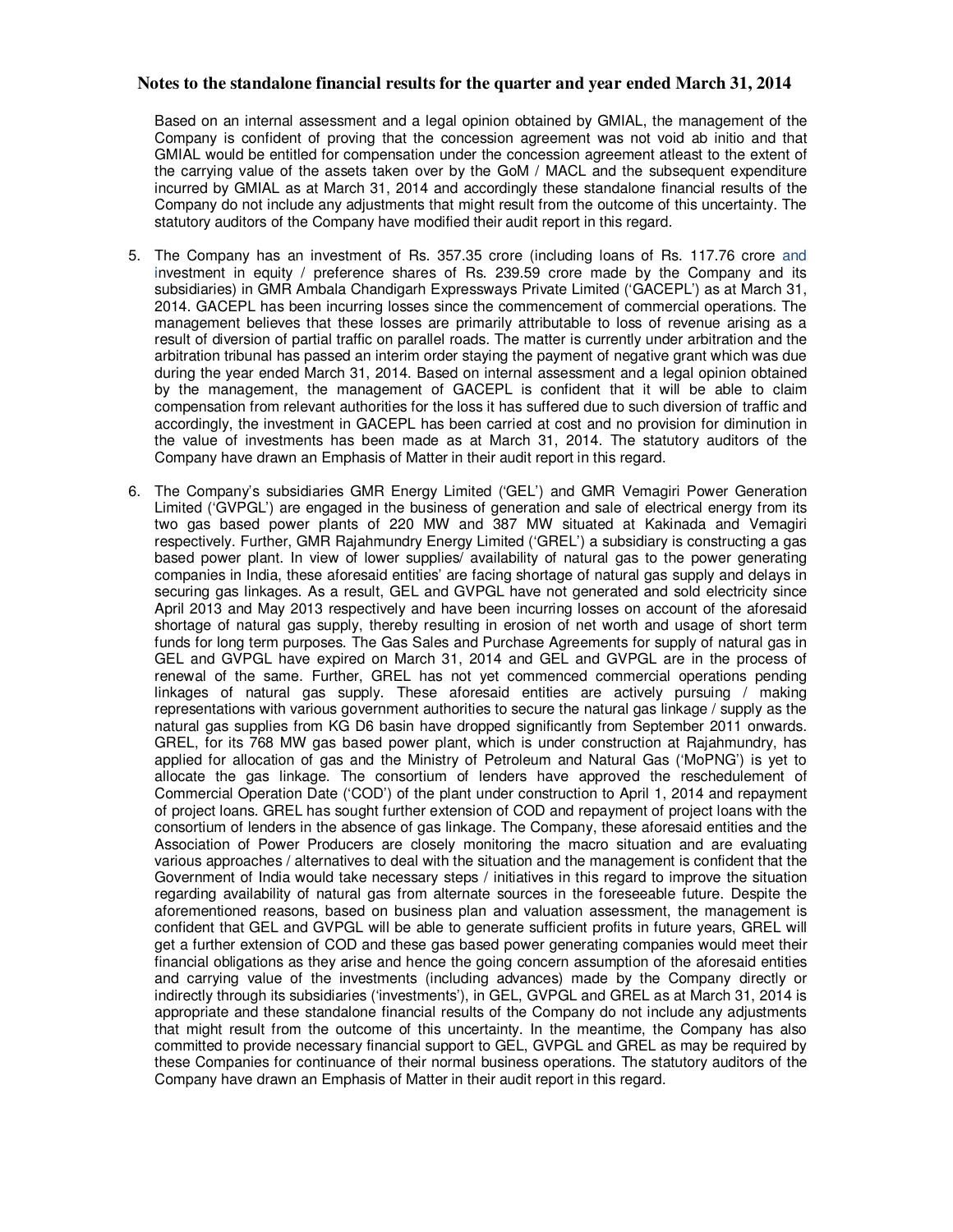7. The Company has given an interest free loan of Rs. 115.00 crore to Welfare Trust of GMR Infra Employees ('GWT') during the year ended March 31, 2011 for the purpose of employee benefit scheme. GWT has utilised the proceeds of the loan received from the Company in the following manner and the position as at March 31, 2014 is:

|                                               | $(ln$ Rs. crore) |
|-----------------------------------------------|------------------|
| Equity shares of the Company                  | 101.55           |
| Equity shares of GMR Airports Limited ('GAL') | 1.28             |
| Others                                        | $\rightarrow$    |
| <b>Total</b>                                  | 115.00           |

Securities and Exchange Board of India ('SEBI') had issued Circular No. CIR/CFD/DIL/3-2013 dated January 17, 2013 prohibiting listed entities from framing any employee benefit scheme involving acquisition of own securities from the secondary market. SEBI had issued Circular No. CIR/CFD/POLICYCELL/14/2013 dated November 29, 2013 extending the date of compliance to June 30, 2014. The management of the Company submitted the details of the GWT to the stock exchanges and is in the process of complying with the requirements of the circular within the prescribed timelines. As per the trust deed, GWT is constituted for undertaking only employee benefit schemes and hence the Company has not consolidated the financial results of GWT in the standalone financial results of the Company.

- 8. A search under Section 132 of the Income Tax Act, 1961 was carried out at the premises of the Company by the Income Tax Authorities on October 11, 2012, followed by search closure visits on various dates thereafter, to check the compliance with the provisions of the Income Tax Act, 1961. The Income Tax Department has subsequently sought certain information / clarifications. The Company has not received any show cause notice / demand from the Income Tax Authorities. The management of the Company believes that it has complied with all the applicable provisions of the Income Tax Act, 1961 with respect to its operations.
- 9. During the year ended March 31, 2013, the Company and GMR Highways Limited ('GMRHL'), a subsidiary of the Company had entered into a definitive sale agreement for divestment of 74% shareholding in GMR Jadcherla Expressways Private Limited ('GJEPL'), a subsidiary of the Company to Macquarie SBI Infrastructure Investments Pte. Limited and SBI Macquarie Infrastructure Trustee Limited.

During the year ended March 31, 2014, the above transaction has been completed and the profit of Rs. 13.28 crore on redemption of preference shares held by the Company has been disclosed as an exceptional item in these standalone financial results of the Company.

10. During the year ended March 31, 2013, the Company and GMR Infrastructure (Singapore) Pte Limited ('GISPL'), a subsidiary of the Company had sold their shareholding in GMR Energy (Singapore) Pte Limited ('GESPL'). The profit on such sale amounting to Rs. 75.83 crore had been disclosed as an exceptional item in the standalone financial results. The Company had provided a guarantee of Singapore Dollar ('SGD') 38.00 crore towards warranties as specified in the Share Purchase Agreement ('SPA') and other SPA transaction document for a period till September 30, 2014 and in respect of tax claims, if any, the guarantee period is up to March 31, 2018.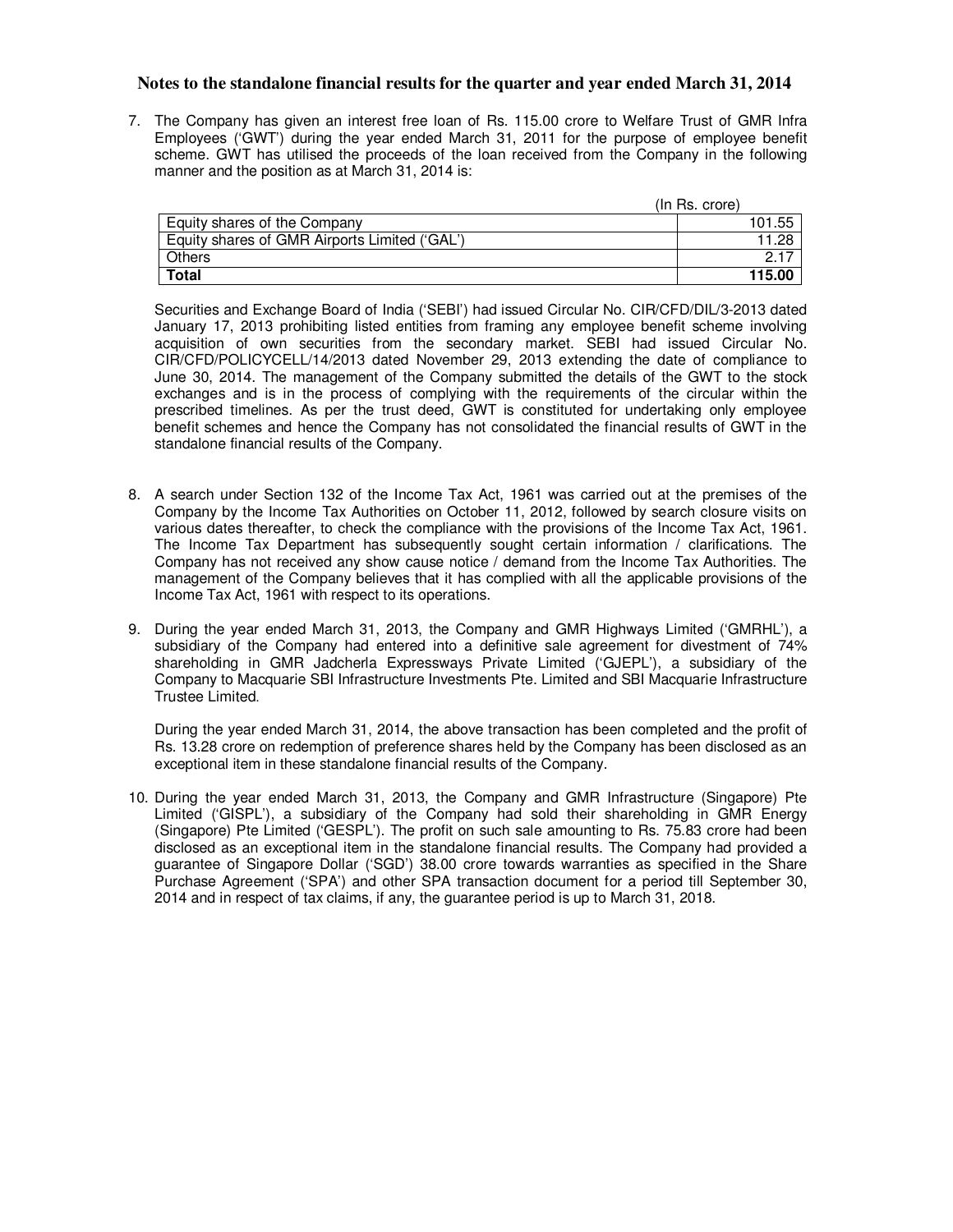- 11. During the year ended March 31, 2014, the Company along with its subsidiaries has entered into a definitive agreement ('SPA') with Malaysia Airports MSC Sdn Bhd for sale of their 40% equity stake in their jointly controlled entities; Istanbul Sabiha Gokcen Uluslararasi Havalimani Yatirim Yapim Ve Isletme Anonim Sirketi ('ISG') and LGM Havalimani Isletmeleri Ticaret Ve Turizm Anonim Sirketi ('LGM') for a purchase consideration of Euro 20.90 crore (net of equity gap adjustment of Euro 1.6 crore and subject to debt and other working capital adjustments, which are currently under finalisation).The management based on its internal assessment and a legal opinion is of the view that all "Conditions Precedent" were either fulfilled or waived or agreed to be not applicable as at March 31, 2014 except for the buyer to obtain approval from Bank Negara Malaysia which was obtained on April 3, 2014 and subsequently after receipt of the consideration, the shares were transferred to the buyer on April 30, 2014 in view of which, the Company has recognized the profit on the sale of its investment in ISG (net of cost incurred towards disposal) of Rs. 458.78 crore, which has been disclosed as an exceptional item in the standalone financial results of the Company for the year ended March 31, 2014. The statutory auditors of the Company have modified their audit report in this regard.
- 12. Pursuant to the aforesaid SPA as stated in note 11, the Company has provided Rs. 1.27 crore for the diminution in the value of investment of Istanbul Sabiha Gokcen Uluslararasi Havalimani Yer Hizmetleri Anonim Sirketi ('SGH'), a subsidiary of ISG.
- 13. The Company had provided loan aggregating to Rs. 1,476.46 crore to GEL, and had invested in 1% cumulative and non cumulative redeemable preference shares aggregating to Rs. 626.85 crore including redemption premium of Rs.131.25 crore ('cumulative investment').

During the year ended March 31, 2011, GEL had issued 13,950,000 compulsorily convertible cumulative preference shares ('CCCPS') of Rs. 1,000 each to Claymore Investments (Mauritius) Pte. Limited, IDFC group investors (collectively called as PE Investors). These preference shares were convertible upon the occurrence of Qualifying Initial Public Offering ('QIPO') of equity shares of the Company.

During the year ended March 31, 2014, GEL entered into negotiations with the PE investors. As a part of these negotiations with PE investors, the Company agreed to convert the loans and preference shares as stated aforesaid to equity shares of Rs.10 each at a premium of Rs.17.50 per share. Consequently the cumulative investment (excluding premium of Rs. 131.25 crore) of the Company was converted into 717,113,641 equity shares of GEL after obtaining the approval of the Board of Directors of the Company and class holders and shareholders of GEL. The conversion and the premium waiver of Rs. 131.25 crore on aforesaid preference shares was done to maintain optimum fair value per share at the time of conversion of CCCPS held by the PE investors. This arrangement enabled GEL and the Company to conclude the Amended and Restated Share Subscription and Shareholders Agreements with PE investors at favourable terms. Subsequently, the Company transferred 180,219,096 equity shares allotted on conversion to GMR Renewable Energy Limited ('GREEL'),a wholly owned subsidiary for Rs.495.60 crore. The loss of Rs.131.25 crore has been disclosed as an exceptional item in these standalone financial results.

14. During the year ended March 31, 2014, with a view to restructure its shareholdings in airport business, the Company has transferred 244,999,900 equity shares of Rs. 10 each held in Delhi International Airport Private Limited ('DIAL') to GAL, a 97.15% subsidiary of the Company, at cost.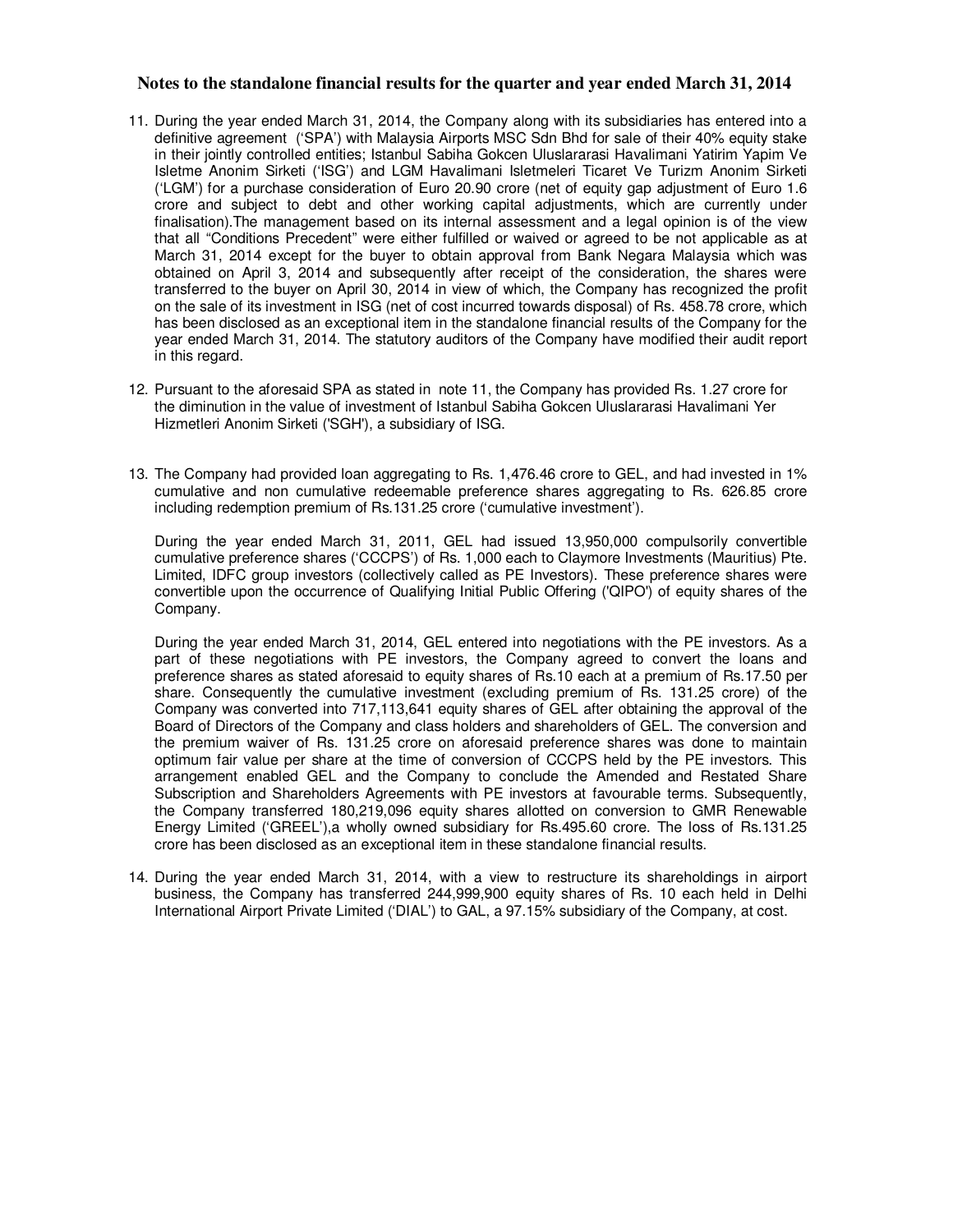15. a) Pursuant to the shareholders' approval obtained on March 20, 2014, the Company issued 11,366,704 Compulsorily Convertible Preference shares (CCPS) of face value of Rs. 1,000 each comprising of (a) 5,683,351 CCPS carrying a coupon rate of 0.001% per annum and having a term of 17 months from the date of allotment ("Series A CCPS"), each fully paid up and (b) 5,683,353 CCPS carrying a coupon rate of 0.001% per annum and having a term of 18 months from the date of allotment ("Series B CCPS"), each fully paid up to IDFC Limited, Dunearn Investments (Mauritius) Pte Limited, GKFF Ventures, Premier Edu-Infra Solutions Private Limited and Skyron Eco-Ventures Private Limited. The Series A CCPS and Series B CCPS shall be converted into equity shares upon the expiry of their respective terms in accordance with the provisions of Chapter VII of the SEBI (Issue of Capital Disclosure Requirements) Regulations, 2009 (ICDR Regulations). The number of equity shares allotted to the Investors upon conversion of the Investor Securities shall be on the basis of the minimum permissible price, computed in accordance with Regulation 76 read with Regulation 71 (b) of the SEBI ICDR Regulations on the Conversion Date.

b) As the conversion price of the aforesaid shares is not currently determinable, they have not been considered for purpose of calculating dilutive earnings per share.

- 16. The figures of last quarter of current and previous years are the balancing figures between the audited figures in respect of the full financials years and the published unaudited year to date figures for nine months for respective years.
- 17. DSCR represents profit including exceptional items and other income and before finance costs, and tax expenses / finance costs plus principal repayment of loan funds during the period. ISCR represents profit including exceptional items and other income and before finance costs and tax expenses / finance costs. Finance costs do not include debenture redemption premium which has been adjusted against the securities premium account as permitted by Section 78 of the Companies Act, 1956. Debt Equity Ratio represents loan funds (long term borrowings, short term borrowings and current maturities of long term borrowings included in current liabilities)/ shareholders' funds (equity share capital and reserves and surplus).
- 18. Paid-up debt capital represents outstanding non-convertible debentures issued by the Company (excluding provision for redemption premium) as at March 31, 2014.
- 19. Other operating income includes interest income, dividend income and profit on sale of current investments considering that the Company undertakes investment activities.
- 20. The Board of Directors of the Company have recommended a dividend of Re. 0.10 per equity share of Re. 1 each for the year ended March 31, 2014.
- 21. The standalone financial results of the Company for the year ended March 31, 2014 have been reviewed by the Audit Committee at their meeting on May 28, 2014 and approved by the Board of Directors at their meeting on May 29, 2014.